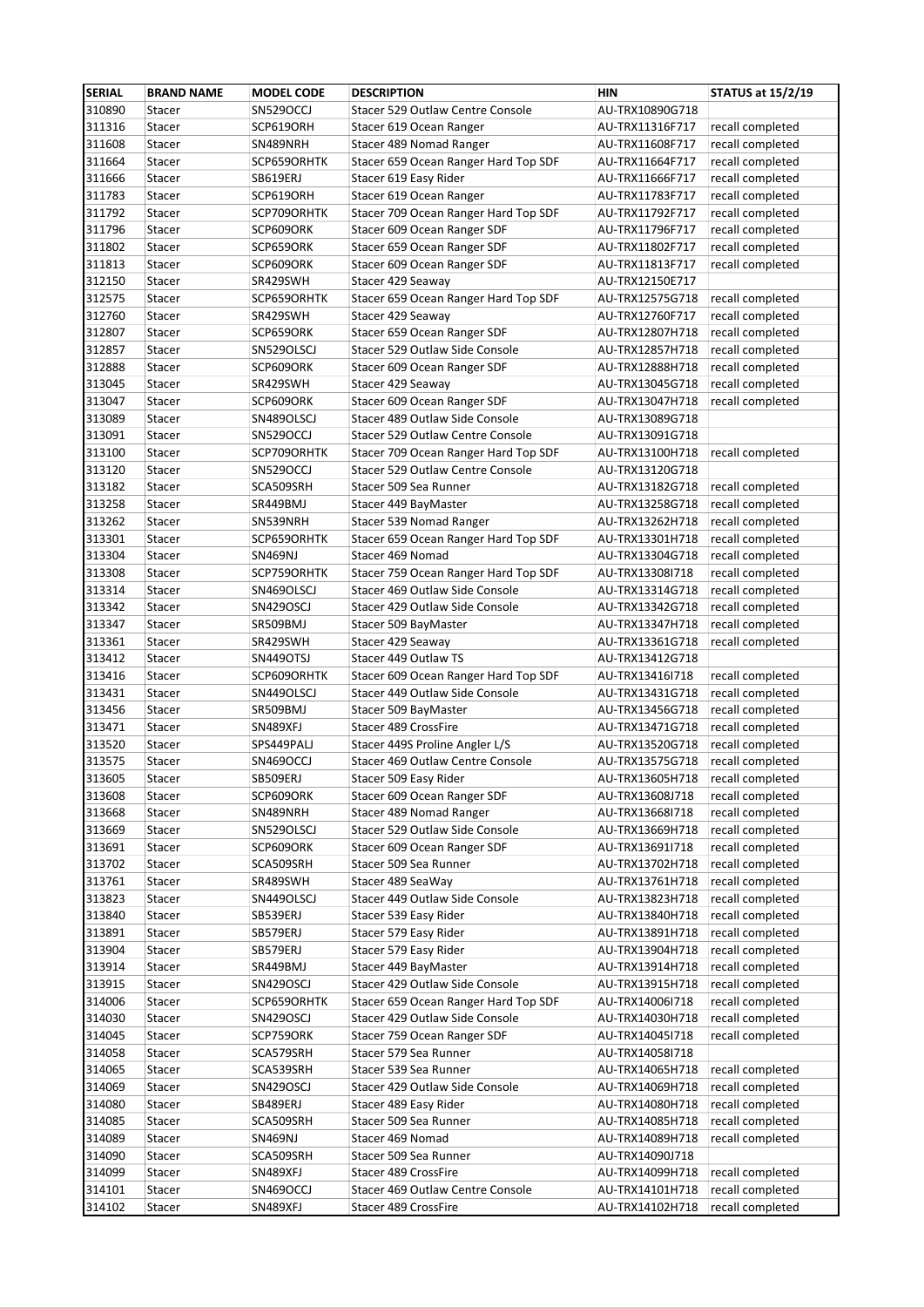| <b>SERIAL</b>    | <b>BRAND NAME</b> | <b>MODEL CODE</b>    | <b>DESCRIPTION</b>                                          | <b>HIN</b>                         | <b>STATUS at 15/2/19</b> |
|------------------|-------------------|----------------------|-------------------------------------------------------------|------------------------------------|--------------------------|
| 314128           | Stacer            | SCP609ORK            | Stacer 609 Ocean Ranger SDF                                 | AU-TRX14128J718                    | recall completed         |
| 314161           | Stacer            | SN449OLSCJ           | Stacer 449 Outlaw Side Console                              | AU-TRX14161H718                    | recall completed         |
| 314214           | Stacer            | SB509ERJ             | Stacer 509 Easy Rider                                       | AU-TRX14214H718                    | recall completed         |
| 314221           | Stacer            | SN449OLSCJ           | Stacer 449 Outlaw Side Console                              | AU-TRX14221H718                    | recall completed         |
| 314280           | Stacer            | SR429SWH             | Stacer 429 Seaway                                           | AU-TRX14280J718                    |                          |
| 314292           | Stacer            | SR429SWH             | Stacer 429 Seaway                                           | AU-TRX14292H718                    | recall completed         |
| 314293           | Stacer            | SR489SWH             | Stacer 489 SeaWay                                           | AU-TRX14293J718                    | recall completed         |
| 314305           | Stacer            | SCA509SRH            | Stacer 509 Sea Runner                                       | AU-TRX14305H718                    | recall completed         |
| 314350           | Stacer            | SN579XFJ             | Stacer 579 CrossFire                                        | AU-TRX143501718                    | recall completed         |
| 314351           | Stacer            | SN489OLSCJ           | Stacer 489 Outlaw Side Console                              | AU-TRX14351H718                    |                          |
| 314406           | Stacer            | SN469OLSCJ           | Stacer 469 Outlaw Side Console                              | AU-TRX14406H718                    | recall completed         |
| 314411           | Stacer            | SB539ERJ             | Stacer 539 Easy Rider                                       | AU-TRX14411H718                    | recall completed         |
| 314422           | Stacer            | SN449OLSCJ           | Stacer 449 Outlaw Side Console                              | AU-TRX14422H718                    | recall completed         |
| 314430           | Stacer            | SN469OLSCJ           | Stacer 469 Outlaw Side Console                              | AU-TRX14430H718                    | recall completed         |
| 314438           | Stacer            | <b>SN469NJ</b>       | Stacer 469 Nomad                                            | AU-TRX14438H718                    | recall completed         |
| 314504           | Stacer            | SA459APJ             | Stacer 459 Assault Pro                                      | AU-TRX14504I718                    | recall completed         |
| 314602           | Stacer            | SN469OLSCJ           | Stacer 469 Outlaw Side Console                              | AU-TRX14602I718                    | recall completed         |
| 314630           | Stacer            | SCP609ORK            | Stacer 609 Ocean Ranger SDF                                 | AU-TRX14630J718                    |                          |
| 314631           | Stacer            | SN449OLSCJ           | Stacer 449 Outlaw Side Console                              | AU-TRX14631I718                    | recall completed         |
| 314636           | Stacer            | SN489OLSCJ           | Stacer 489 Outlaw Side Console                              | AU-TRX14636I718                    | recall completed         |
| 314654           | Stacer            | SB489ERJ             | Stacer 489 Easy Rider                                       | AU-TRX14654I718                    | recall completed         |
| 314680           | Stacer            | SR489BMJ             | Stacer 489 BayMaster                                        | AU-TRX14680I718                    | recall completed         |
| 314683           | Stacer            | SR489BMJ             | Stacer 489 BayMaster                                        | AU-TRX14683I718                    |                          |
| 314733           | Stacer            | SN469OLSCJ           | Stacer 469 Outlaw Side Console                              | AU-TRX14733I718                    | recall completed         |
| 314736           | Stacer            | SN469OLSCJ           | Stacer 469 Outlaw Side Console                              | AU-TRX14736I718                    | recall completed         |
| 314739           | Stacer            | SR429SWH             | Stacer 429 Seaway                                           | AU-TRX14739I718                    | recall completed         |
| 314753           | Stacer            | SB509ERJ             | Stacer 509 Easy Rider                                       | AU-TRX14753I718                    | recall completed         |
| 314754           | Stacer            | SR489BMJ             | Stacer 489 BayMaster                                        | AU-TRX147541718                    | recall completed         |
| 314758           | Stacer            | SR449BMJ             | Stacer 449 BayMaster                                        | AU-TRX14758I718                    | recall completed         |
| 314759           | Stacer            | SR429SWH             | Stacer 429 Seaway                                           | AU-TRX14759I718                    | recall completed         |
| 314761           | Stacer            | SB509ERJ             | Stacer 509 Easy Rider                                       | AU-TRX14761I718                    | recall completed         |
| 314784           | Stacer            | SCA509SRH            | Stacer 509 Sea Runner                                       | AU-TRX14784I718                    | recall completed         |
| 314786           | Stacer            | SN449OCCJ            | Stacer 449 Outlaw Centre Console                            | AU-TRX14786I718                    |                          |
| 314889           | Stacer            | SR429SWH             | Stacer 429 Seaway                                           | AU-TRX14889I718                    | recall completed         |
| 314956           | Stacer            |                      |                                                             |                                    | recall completed         |
| 314960           | Stacer            | SB509ERJ<br>SB619ERJ | Stacer 509 Easy Rider<br>Stacer 619 Easy Rider              | AU-TRX14956I718<br>AU-TRX14960J718 | recall completed         |
|                  |                   | <b>SN449NJ</b>       | Stacer 449 Nomad                                            |                                    | recall completed         |
| 314976<br>314983 | Stacer<br>Stacer  | SB489ERJ             | Stacer 489 Easy Rider                                       | AU-TRX14976I718<br>AU-TRX14983I718 | recall completed         |
| 314984           |                   | SB539ERJ             | Stacer 539 Easy Rider                                       |                                    |                          |
| 314985           | Stacer            |                      |                                                             | AU-TRX14984I718<br>AU-TRX14985I718 |                          |
|                  | Stacer            | SB489ERJ             | Stacer 489 Easy Rider                                       |                                    | recall completed         |
| 314990           | Stacer            | SN489NJ              | Stacer 489 Nomad                                            | AU-TRX14990I718                    | recall completed         |
| 314994           | Stacer            | SR509BMJ             | Stacer 509 BayMaster                                        | AU-TRX14994I718                    | recall completed         |
| 314995           | Stacer            | SR509BMJ             | Stacer 509 BayMaster                                        | AU-TRX14995I718                    | recall completed         |
| 315007           | Stacer            | SB539ERJ             | Stacer 539 Easy Rider                                       | AU-TRX15007I718                    | recall completed         |
| 315025           | Stacer            | SN489XFJ             | Stacer 489 CrossFire                                        | AU-TRX15025I718                    | recall completed         |
| 315035           | Stacer            | SPS449PALJ           | Stacer 449S Proline Angler L/S<br>Stacer 539 CrossFire 2018 | AU-TRX15035J718                    | recall completed         |
| 315068           | Stacer            | SN539XFL             |                                                             | AU-TRX15068B818                    | recall completed         |
| 315083           | Stacer            | SCA509SRH            | Stacer 509 Sea Runner                                       | AU-TRX15083I718                    | recall completed         |
| 315085           | Stacer            | SB489ERJ             | Stacer 489 Easy Rider                                       | AU-TRX15085I718                    | recall completed         |
| 315089           | Stacer            | SN509XFJ             | Stacer 509 CrossFire                                        | AU-TRX15089J718                    | recall completed         |
| 315090           | Stacer            | SB489ERJ             | Stacer 489 Easy Rider                                       | AU-TRX15090J718                    |                          |
| 315141           | Stacer            | SB579ERJ             | Stacer 579 Easy Rider                                       | AU-TRX15141J718                    | recall completed         |
| 315142           | Stacer            | SN429OSCJ            | Stacer 429 Outlaw Side Console                              | AU-TRX15142I718                    | recall completed         |
| 315148           | Stacer            | SB489ERJ             | Stacer 489 Easy Rider                                       | AU-TRX15148J718                    | recall completed         |
| 315258           | Stacer            | SN469OCCJ            | Stacer 469 Outlaw Centre Console                            | AU-TRX15258I718                    | recall completed         |
| 315286           | Stacer            | SN489XFJ             | Stacer 489 CrossFire                                        | AU-TRX15286J718                    | recall completed         |
| 315290           | Stacer            | SR449BMJ             | Stacer 449 BayMaster                                        | AU-TRX15290J718                    | recall completed         |
| 315292           | Stacer            | SN469OLSCJ           | Stacer 469 Outlaw Side Console                              | AU-TRX15292J718                    | recall completed         |
| 315295           | Stacer            | SN429OSCJ            | Stacer 429 Outlaw Side Console                              | AU-TRX15295I718                    | recall completed         |
| 315298           | Stacer            | SR509BMJ             | Stacer 509 BayMaster                                        | AU-TRX15298J718                    | recall completed         |
| 315301           | Stacer            | SB539ERJ             | Stacer 539 Easy Rider                                       | AU-TRX15301J718                    | recall completed         |
| 315385           | Stacer            | SB579ERJ             | Stacer 579 Easy Rider                                       | AU-TRX15385J718                    | recall completed         |
| 315390           | Stacer            | SA429APH             | Stacer 429 Assault Pro                                      | AU-TRX15390J718                    | recall completed         |
| 315394           | Stacer            | SR449BMJ             | Stacer 449 BayMaster                                        | AU-TRX15394J718                    | recall completed         |
| 315422           | Stacer            | SN469OLSCJ           | Stacer 469 Outlaw Side Console                              | AU-TRX15422J718                    | recall completed         |